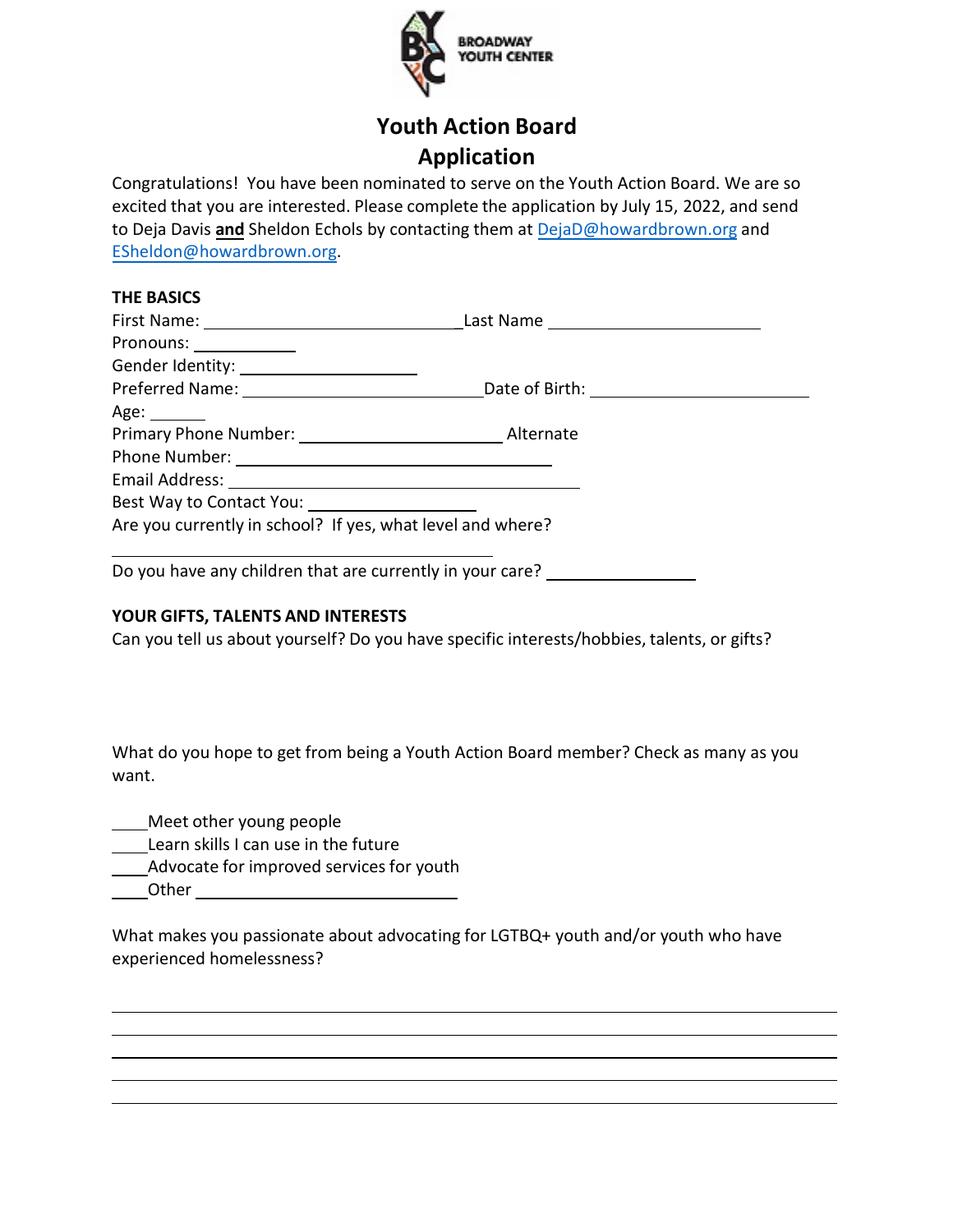

Since the Youth Action Board will be advising on ways to better serve youth experiencing homelessness and youth that are unstably housed, it is important for us to understand a little bit about your experiences. Please circle Yes or No after each question. These answers will only be shared with a small group of people reviewing the application.

| Are you currently homeless or unstably housed?                       | Yes        | No. |
|----------------------------------------------------------------------|------------|-----|
| Have you ever lived on the streets?                                  | Yes        | No. |
| Have you ever stayed at a shelter?                                   | Yes        | No. |
| Have you couch surfed?                                               | Yes        | No. |
| Have you ever had no safe place to live?                             | Yes        | No. |
| Have you changed foster homes several times?                         | Yes        | No. |
| Have you experienced a failed adoption?                              | Yes        | No. |
| Have you ever ran away from an unsafe home?                          | <b>Yes</b> | No. |
| Have you aged out of the child welfare system with no place to live? | <b>Yes</b> | No. |
| Do you identify as LGBTQ+?                                           | Yes        | No. |

### **WORK AND LEADERSHIP HISTORY**

You do not need to have any experience to be accepted. Just want to learn more about you. Please share any work and leadership history including volunteer work, school programs, and recreational activities with resume.

#### **If selected for the Youth Action Board, can you commit to the following:**

| Can you commit to attending our monthly meetings?               | Yes No |  |
|-----------------------------------------------------------------|--------|--|
| Participating in occasional meetings such as an annual retreat? | Yes No |  |
| Contact someone if you are unable to attend a meeting?          | Yes No |  |

By signing this form, I commit to serving on the Youth Action Board to the best of my ability.

x

Applicant Signature

**ADULT ALLY (Only complete this section if nominated by an adult ally.)**

First Name: